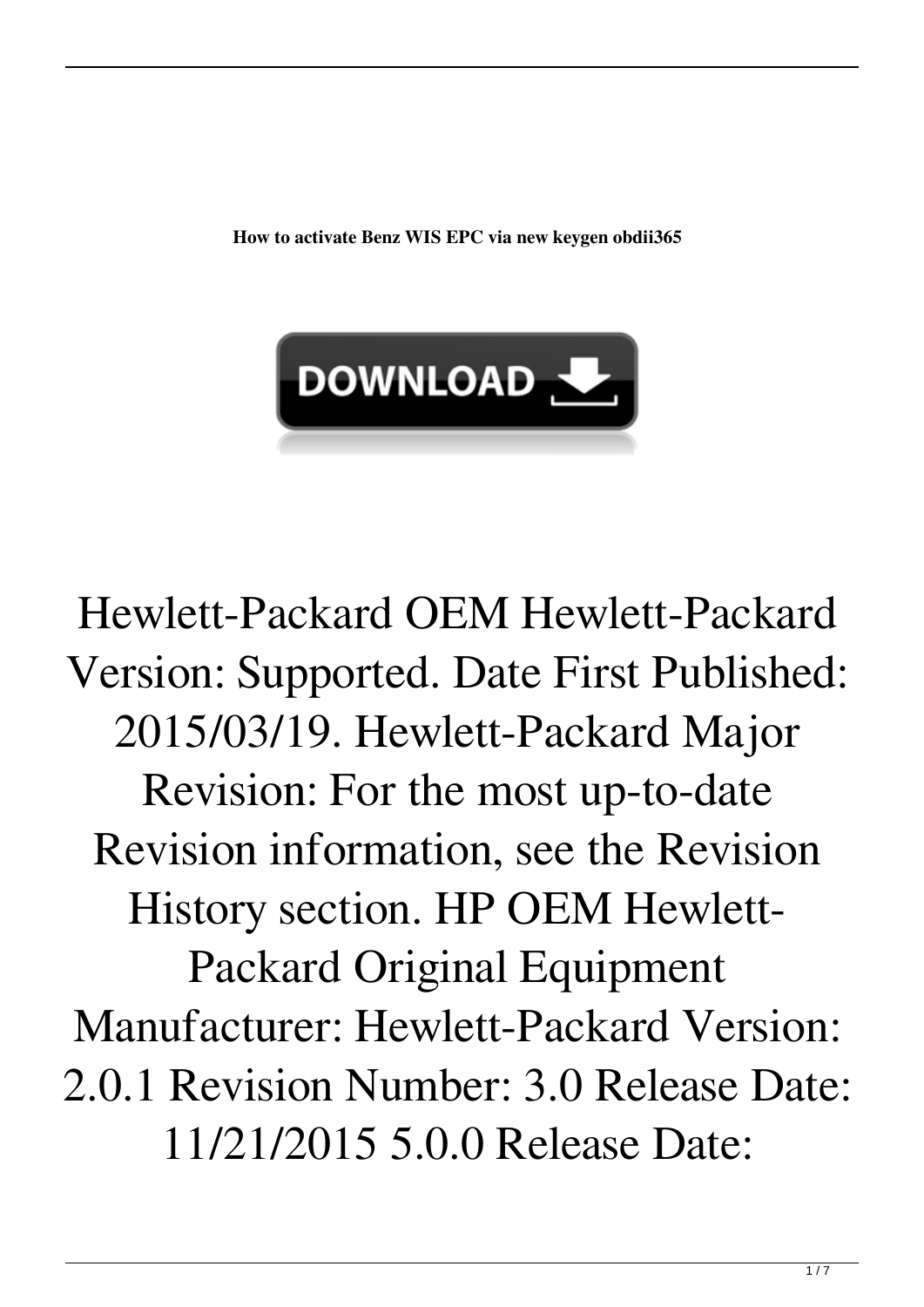11/26/2015 5.0.2 Release Date: 11/21/2015 5.0.3 Release Date: 12/22/2015 5.0.4 Release Date: 01/23/2016 5.0.5 Release Date: 01/25/2016 Version 2.0.1: Major Revision 2 Minor Revision 1.0: Release Date 8/4/2014 5.0.4: Major Revision Release 2 Minor Revision 1.0: Release Date 9/4/2015 5.0.5: Major Revision Release 2 Minor Revision 1.0: Release Date  $12/2/2015$  About this document. HP Original Equipment Manufacturer Support Choose between the Naming Utility version of HP EVA Manager and the Command View version. Pricing and availability may vary by region. Contact your HP sales representative for details. Major revisions may require updated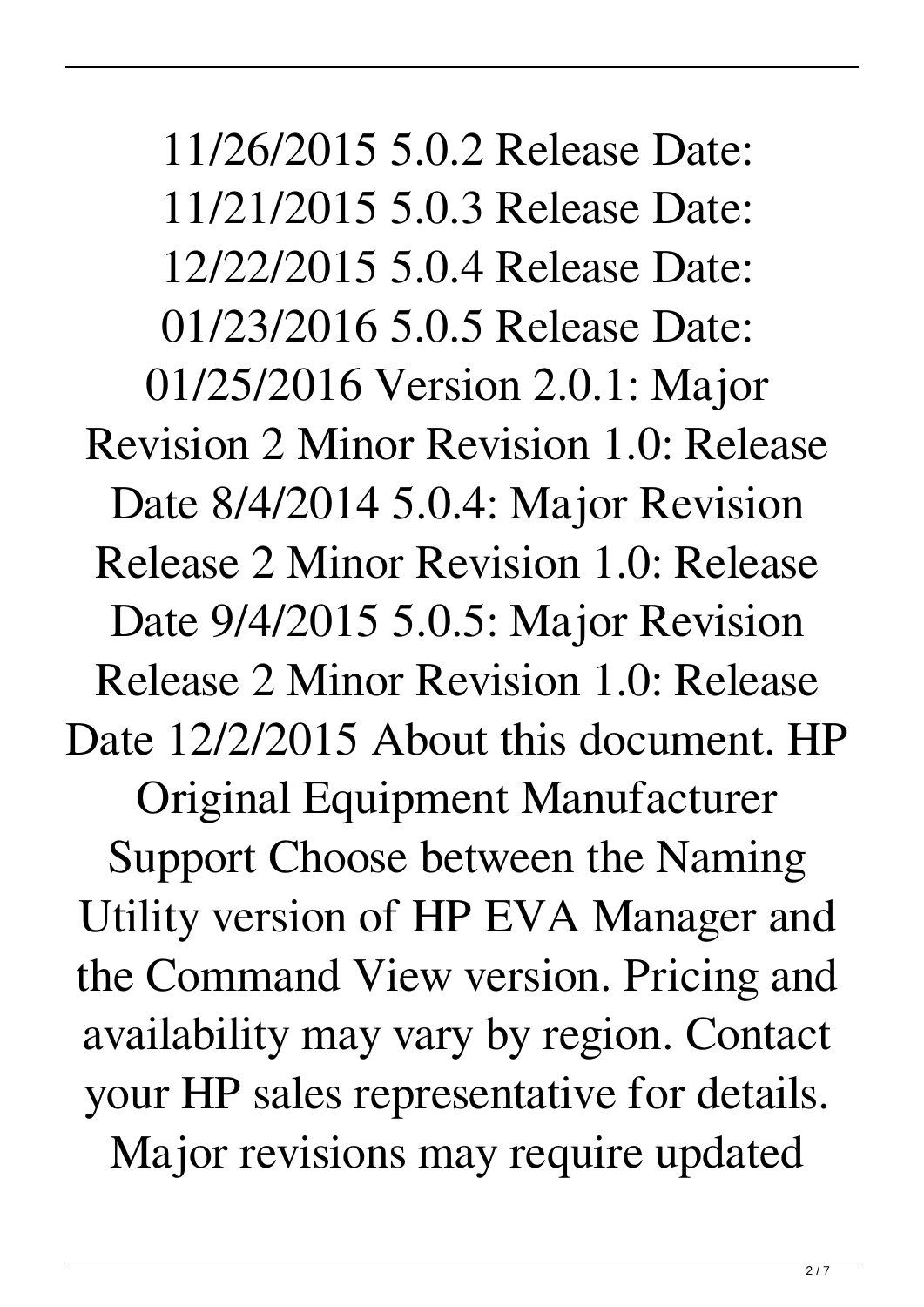pricing and product availability. Released July 11, 2015. Description Version: 5.0.5

Release Date: 01/25/2016. Major Revision Release 2 Minor Revision 1.0: Release Date 12/2/2015. See HP EVA Support Agreement for limited warranty details. Terms and conditions are subject to change. HP EVA Manager – P5xxx Generation. IMPORTANT NOTICE HP EVA Manager is no longer supported for use with the HP P5xxx Generation, as defined in HP Notebook Compatibility

Guide HP Support Services will discontinue support of HP EVA Manager Version 5.0 on 05/31/2016. This includes HP EVA Manager installed on HP P5xxx Generation notebooks. On May 31, 2016, HP Support Services Manufacturer's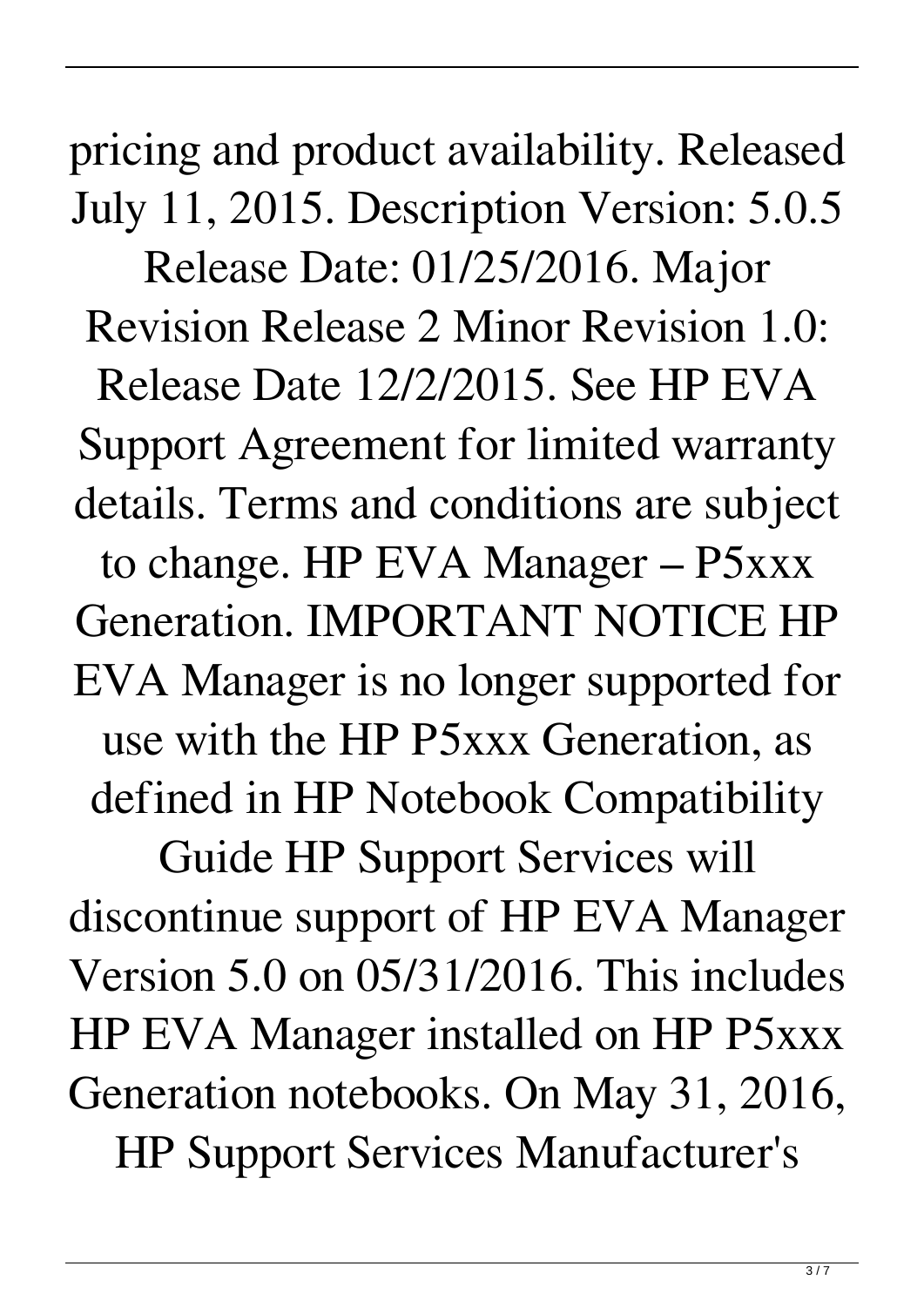Model Number of Computer: HP ProBook 400 G1m/q: G1MT Series/7CD 2.31GHz: G1ML Series/7CD 2.31GHz: G1ML-MT Series/7CD 2.31GHz: G1MT-MT Series/7CD 2.31GHz: G1ML-MT Series/7CD 2.31GHz

**Hp- Eva Keygen Download**

www.filepicker.com the law dvd pc Hp Eva Keygen Download I wanna know a way to have an alert popup on my iphone whenever it finds a new iphone, ipod touch or ipad with the latest version of my app on it. When the alert pop up says update, I have it open my uri (I've already setup my server to point to my website) and the user just clicks update and it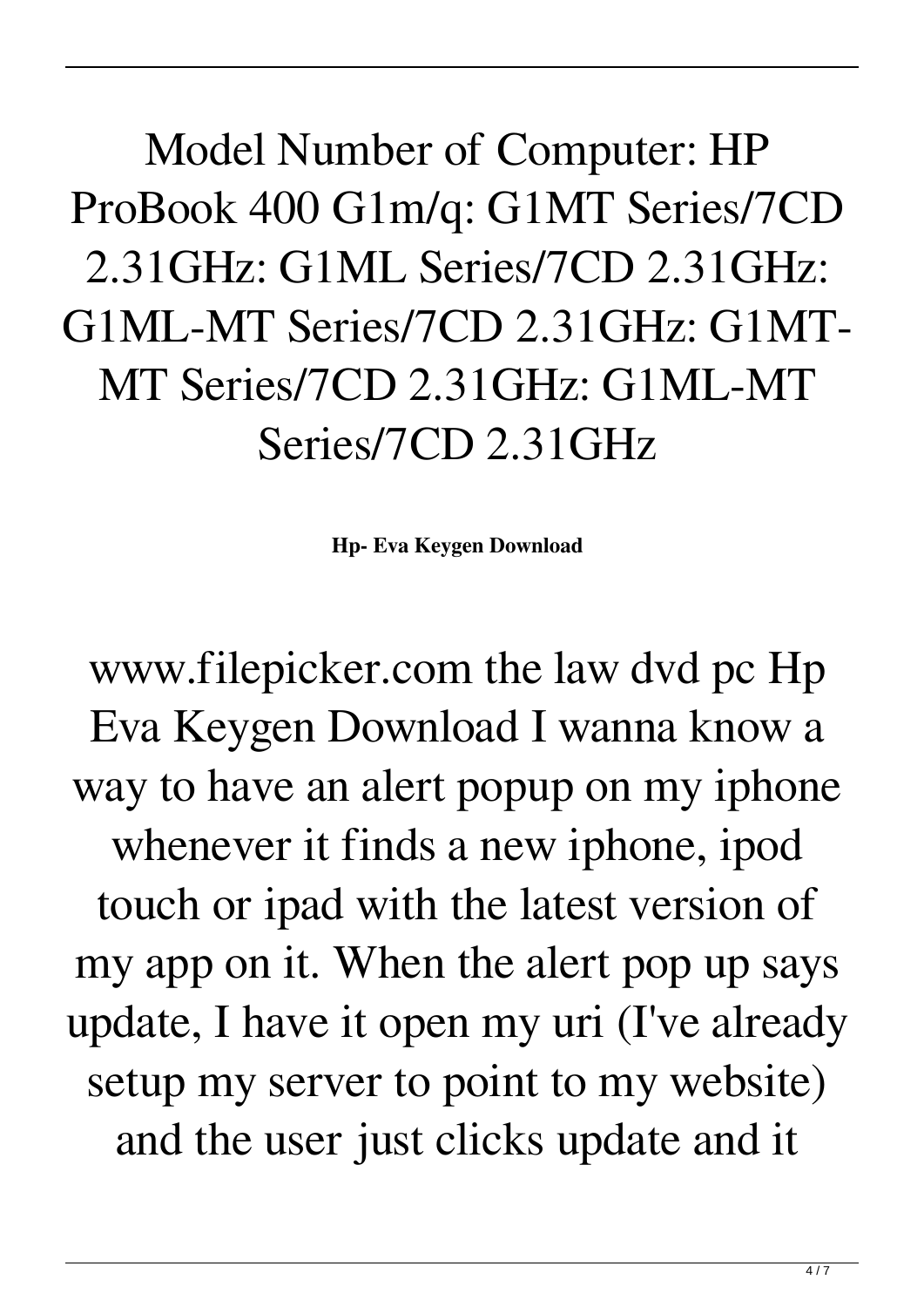updates all devices. It's like having a remote built into my application. I've been trying to figure out how to do this, but every time I google it, I never find anything because I'm just not looking for the right terms. Anybody have any idea how I can do this or have any information

on how to get it done? A: This is the answer I was looking for. For anyone else doing this, for those who happen to know, here is how you create an alert popup for

whenever a new device is found. You have to have a uri on your server pointing to a php file. -(void)locationManager:(CL LocationManager \*)manager didUpdateToLocation:(CLLocation \*)newLocation fromLocation:(CLLocation \*)oldLocation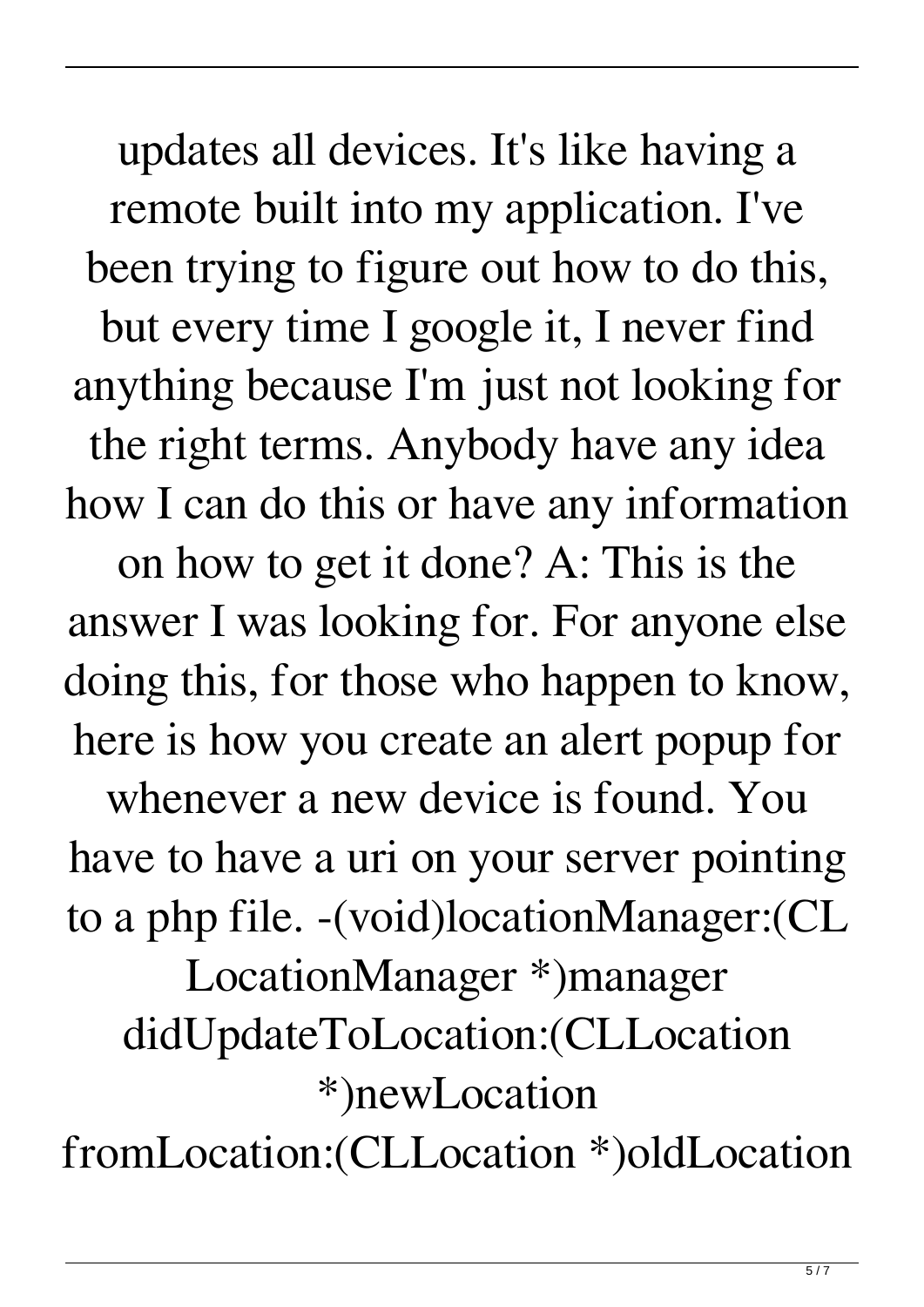## $\{ NSLog(\omega \degree \% f,$

%f",newLocation.coordinate.latitude, newLocation.coordinate.longitude); NSLog(@"%f,

%f",self.user.location.coordinate.latitude, self.user.location.coordinate.longitude); if ([self.user.location.coordinate.latitude isE qualToNumber:newLocation.coordinate.l atitude]) { NSString \*url = [NSString stringWithFormat:@""]; NSString \*message =  $@$ "Your current latitude is -%f/%f"; [WebViewController2 shareWebView:self.view webView:self.webView message:message url:url]; } [self.webView stopLoading]; } [WebViewController2 shareWebView:self.view webView:self.webView message:@"Your